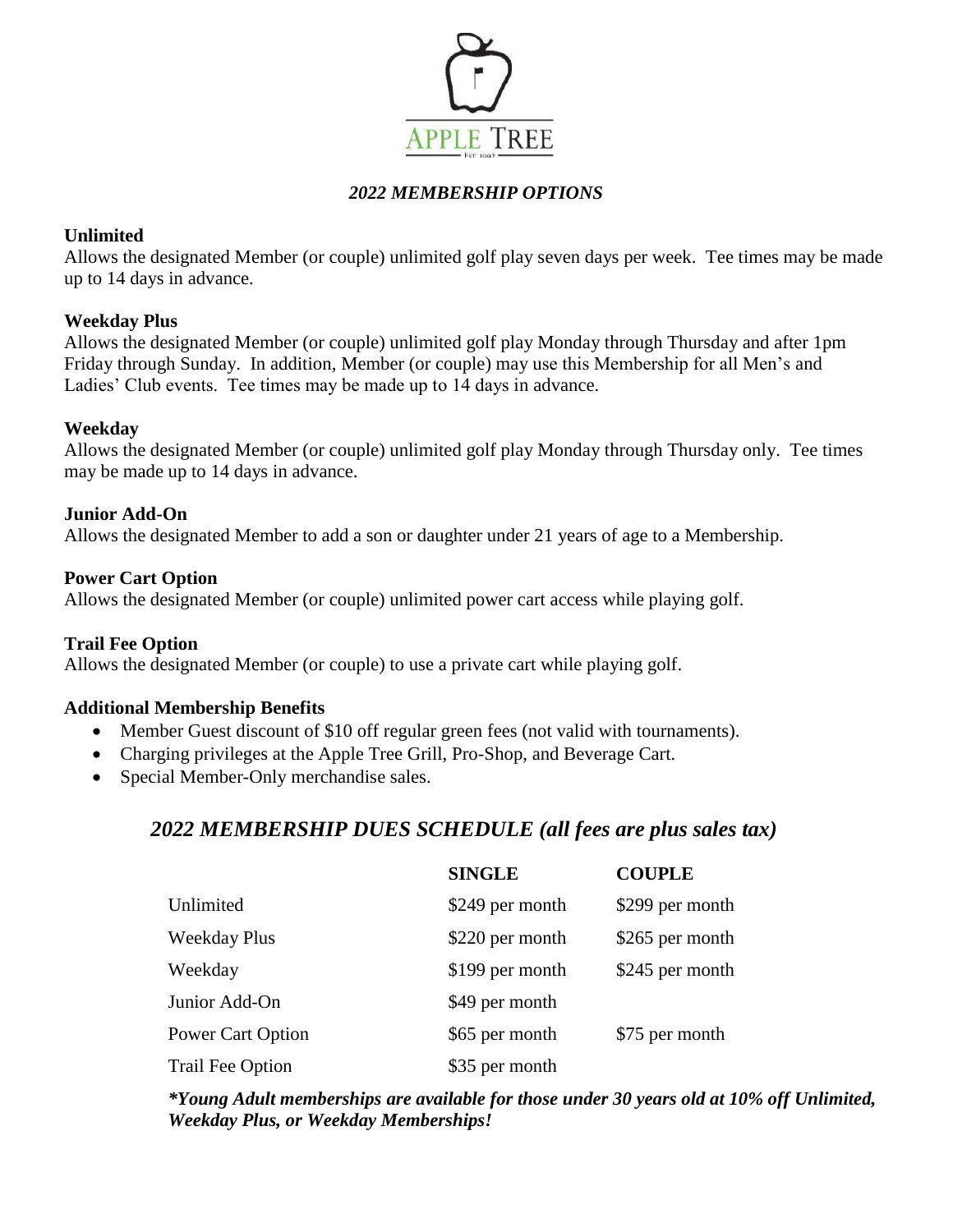

# *APPLICATION FOR MEMBERSHIP*

# *MEMBERSHIP CATEGORIES*

| <b>Membership Category (Please Select):</b> | $\Box$ Unlimited (Single)        | $\Box$ Unlimited (Couple)    |  |
|---------------------------------------------|----------------------------------|------------------------------|--|
|                                             | $\Box$ Weekday Plus (Single)     | $\Box$ Weekday Plus (Couple) |  |
|                                             | $\Box$ Weekday (Single)          | $\Box$ Weekday (Couple)      |  |
| <b>Options:</b> (Please Select):            | $\Box$ Power Cart (Single)       | $\Box$ Power Cart (Couple)   |  |
|                                             | $\Box$ Trail Fee (Single/Couple) | $\Box$ Junior Add-On         |  |

## *MEMBER INFORMATION*

| Name of Applicant (Please Print): 1997                                                                         |  |  |
|----------------------------------------------------------------------------------------------------------------|--|--|
|                                                                                                                |  |  |
|                                                                                                                |  |  |
| Telephone: Date of Birth: Date of Birth:                                                                       |  |  |
| Name of Employer: Name of Employer:                                                                            |  |  |
| Preferred E-Mail Address: Manual Address: All Annual Address: All Annual Address: All Annual Address: All Annu |  |  |

# *SPOUSE INFORMATION (FOR COUPLE MEMBERSHIP)*

| Name of Spouse (Please Print): 1998 |                |
|-------------------------------------|----------------|
|                                     | Date of Birth: |
| Name of Employer: Name of Employer: |                |
| Preferred E-Mail Address:           |                |

# *JUNIOR INFORMATION (FOR ADD-ON)*

**Name of Junior** (Please Print):

Date of Birth (Must be under 21):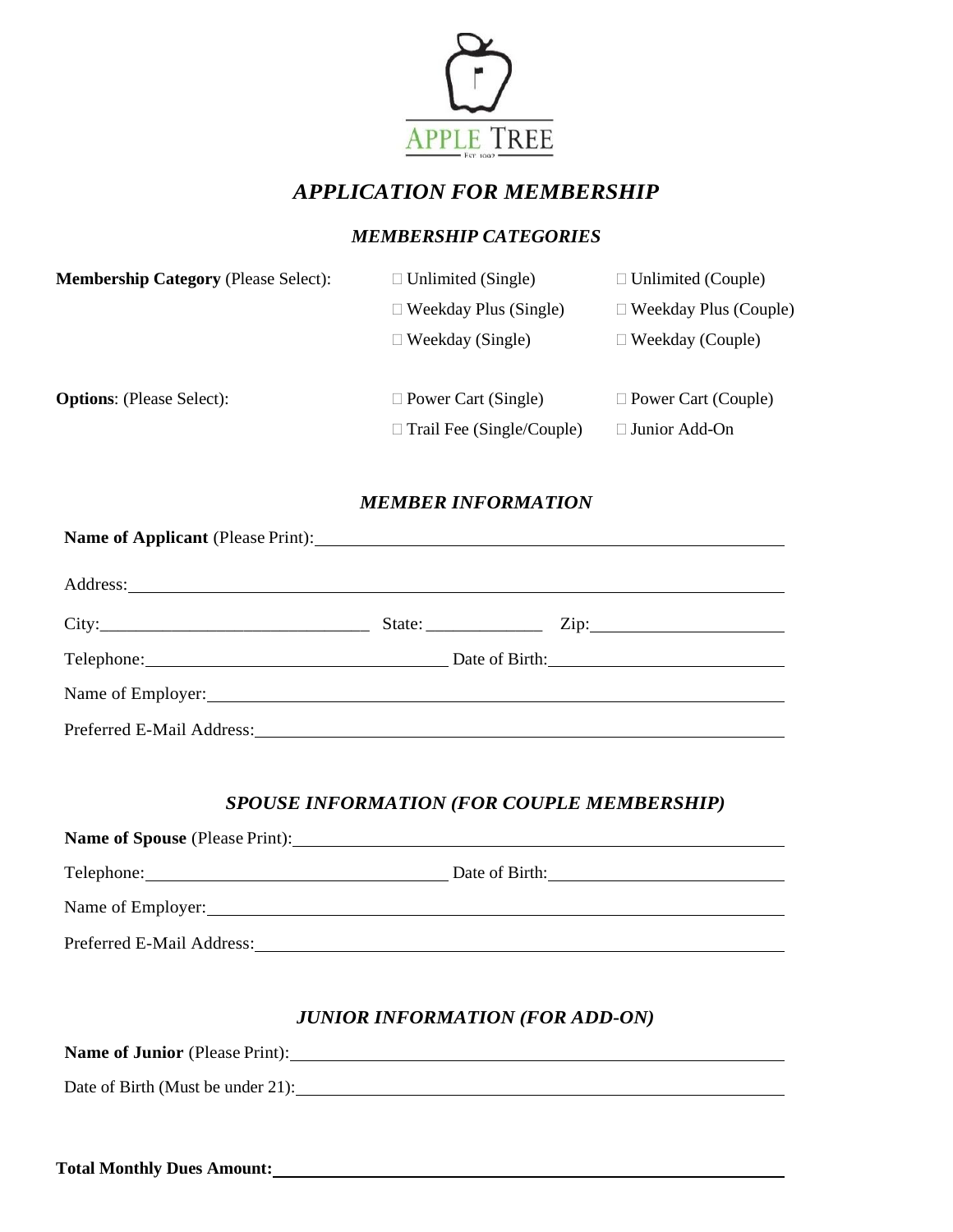

# *CREDIT CARD INFORMATION/AUTHORIZATION FOR MONTHLY BILLING*

I, 1. **I. I** is a set of the Accounting Department at the Apple Tree Golf Course to charge the amount due on my monthly statement to the credit card below. Monthly statement will include monthly dues plus all charges at the Apple Tree Pro-Shop, Grill, Food & Beverage Window and Beverage Cart. Apple Tree will process the charge to the credit card below on the  $10<sup>th</sup>$  of each month. Please see section 3 of the Membership Agreement for details related to delinquent accounts.

| Name (as it appears on card): Name (as it appears on card):                   |  |  |
|-------------------------------------------------------------------------------|--|--|
| Card Type (select one): $\Box$ VISA $\Box$ MASTERCARD $\Box$ AMERICAN EXPRESS |  |  |
|                                                                               |  |  |
|                                                                               |  |  |
| Date Signed: National Contract of the Signed:                                 |  |  |

In addition to the Member named above, I authorize the following immediate family members to have charging privileges on my Member Account:

j.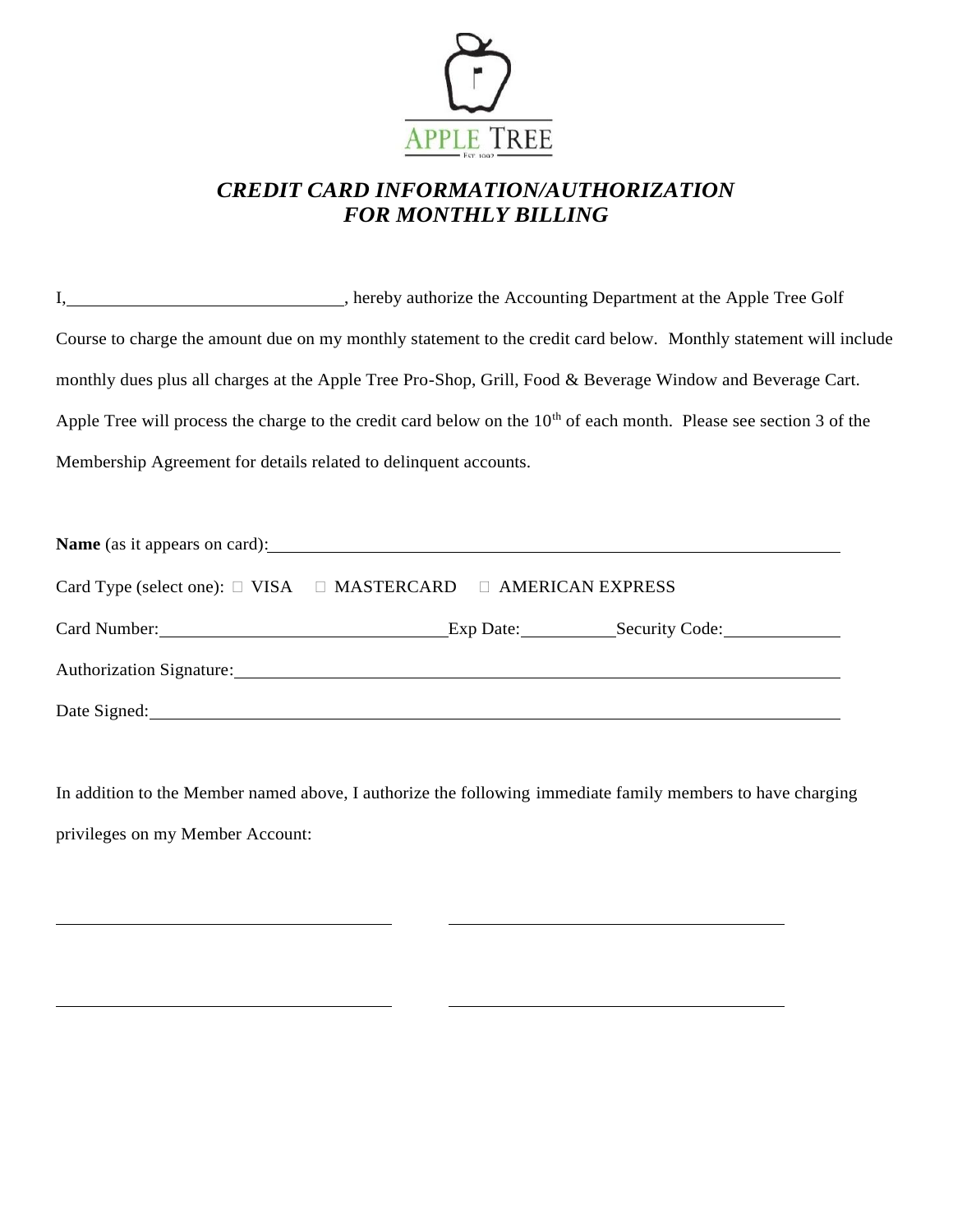

# *2022 APPLE TREE GOLF COURSE MEMBERSHIP AGREEMENT*

1. **General Understanding.** The undersigned understands the information in the agreement concerning Membership at the Apple Tree Golf Course and hereby agrees to the Membership benefits, dues schedule and Rules and Regulations provided. The undersigned further acknowledges that the golf course and other facilities are open to the public and host daily fee golfers, as well as corporate and charity outings on a regular basis. Because of this, the golf course may not be available each time the undersigned chooses to play.

2. **Charging of Membership Dues.** The Apple Tree Golf Course Membership program is as an annual program with dues payments on a monthly basis from the date of sign-up through March 31 of the following year. While the membership year is typically from April 1 through March 31, if a Member joins any time after April 1, the Membership shall run from the date of sign-up through March 31 of the following year. Regardless of when a Member joins, Members will be required to make monthly Membership payments through March 31of the following year with no cancellation option. Members will be required to have a valid credit card on file. Upon registering for an Apple Tree Golf Membership, the first month's dues will be charged upon registration. For all subsequent months, dues and all applicable charges for each month will be charged to the card on file on the  $10<sup>th</sup>$  day of the following month. The undersigned agrees that all disputes on the credit card account relating to Apple Tree will be promptly brought to Apple Tree's attention.

3. **Delinquent Memberships.** If the Member account of any member is delinquent, Apple Tree may at its option take whatever action it deems necessary to effect collection, including without limitation, suspension or termination of a membership or legal action. When a member is 30 days delinquent and the card on file is unable to be charged, he/she will be notified by letter. Charging privileges may be suspended and designated as "Cash Only" until the account is paid in full. When a member is 60 days or more delinquent and the card on file is unable to be charged, Apple Tree will suspend the member until the account is paid in full. A service charge equal to 5% of the entire unpaid balance shall be charged to the members account at the end of each consecutive month they are delinquent. If Apple Tree commences any legal action to collect any amount owed by any member or to enforce any other liability of any member, and if judgment is obtained by Apple Tree, the member shall also be liable for all costs and expenses of such legal action and reasonable attorneys' fees, including any fees required in connection with appellate proceedings.

4. **Receipt of Membership Plan and Information**. The undersigned hereby acknowledges receipt of The Apple Tree Golf Course Membership Information and these exclusions and limitations and have read and understand them, and agree to be bound by the terms and conditions thereof as the same may be amended from time to time by Apple Tree. The undersigned further acknowledges that he/she is not relying on any oral representations in acquiring a membership at Apple Tree.

5. **Membership Privileges**. The undersigned understands that Members are allowed to use the Apple Tree Golf Course and practice areas during operating hours only. Members *DO NOT* have use privileges to other Apple Tree facilities including but not limited to Apple Tree Clubhouse Banquet Facilities or Apple Tree's Braeburn Park (Swimming Pool, Hot Tub, Sport Court, Playground). By obtaining a membership at Apple Tree, Members obtain a non-exclusive revocable license to use the golf facilities in accordance with the classification of membership selected by the Member. Members do not obtain any equity or ownership interest at Apple Tree or the facilities provided at Apple Tree Golf Course, do not have and do not acquire any property rights or other interest in any property at Apple Tree, do not have any rights to become involved in the management or operation of the facilities provided at Apple Tree Golf Course and are not subject to any assessments for operating deficits incurred in the operation of the facilities provided at Apple Tree Golf Course or any assessments for capital improvements to the facilities.